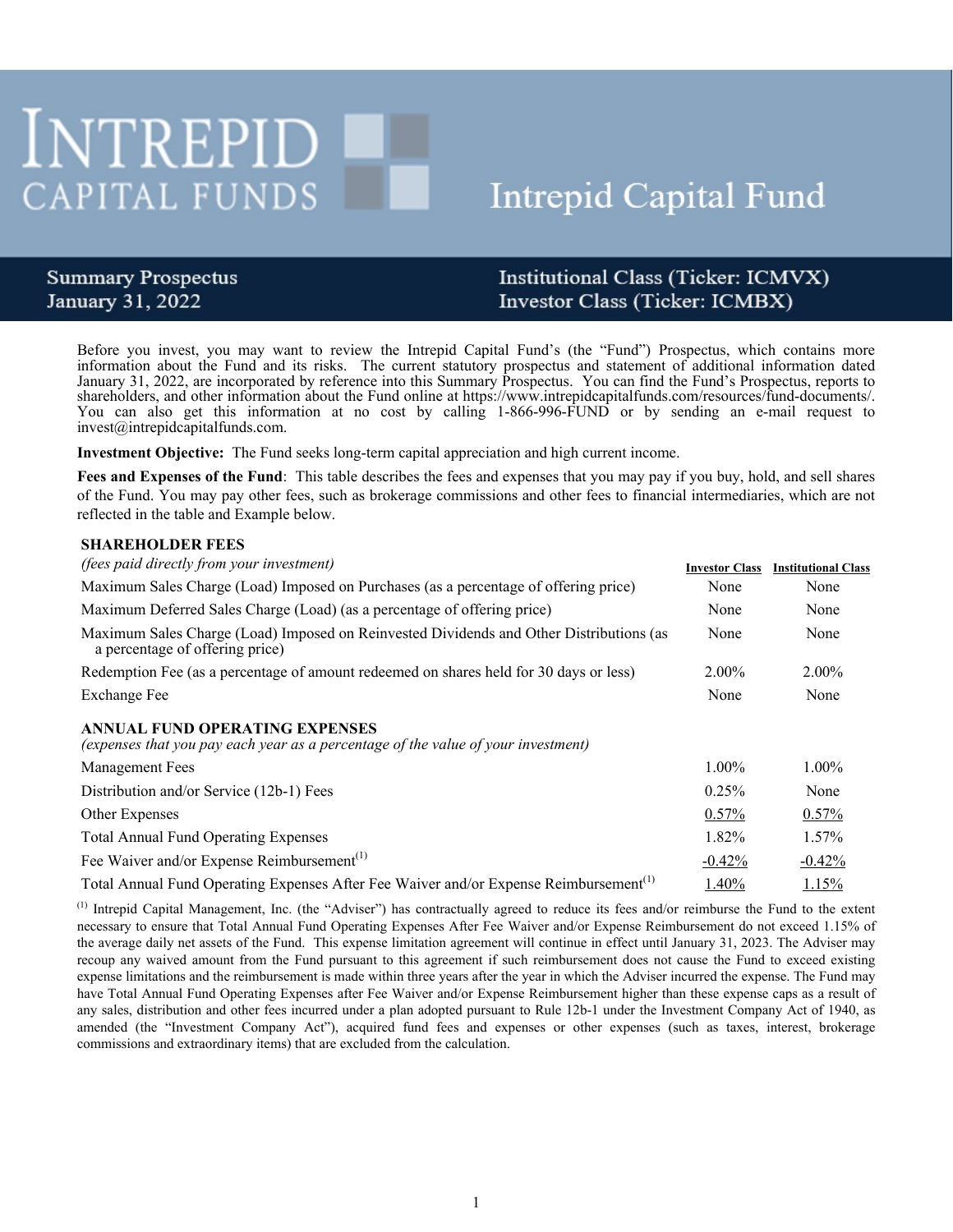#### **Example**

This Example is intended to help you compare the cost of investing in the Fund with the cost of investing in other mutual funds. The Example assumes that you invest \$10,000 in the Fund for the time periods indicated and then redeem all of your shares at the end of these periods. The Example also assumes that your investment has a 5% return each year and that the Fund's operating expenses remain the same (taking into account the contractual expense limitation for one year). Although your actual costs may be higher or lower, based on these assumptions, your costs would be:

|                     | 1 Year | 3 Years | 5 Years | 10 Years |
|---------------------|--------|---------|---------|----------|
| Investor Class      | \$143  | \$532   | \$946   | \$2.103  |
| Institutional Class | \$117  | \$455   | \$815   | \$1.832  |

**Portfolio Turnover:** The Fund pays transaction costs, such as commissions, when it buys and sells securities (or "turns over" its portfolio). A higher portfolio turnover rate may indicate higher transaction costs and may result in higher taxes when Fund shares are held in a taxable account. These costs, which are not reflected in annual fund operating expenses or in the example, affect the Fund's performance. During the most recent fiscal year, the Fund's portfolio turnover rate was 17% of the average value of its portfolio.

**Principal Investment Strategies:** Under normal conditions, the Fund invests primarily in a diversified portfolio of undervalued small and medium capitalization (*i.e.*, less than \$25 billion of market capitalization) equity securities and high yield securities (also known as "junk bonds"). The Fund believes an equity security is undervalued if the market value of the outstanding equity security is less than the intrinsic value of the company issuing the equity security. Equity securities include common stocks, preferred stocks, convertible preferred stocks, warrants, options, exchange-traded funds ("ETFs") and foreign securities, which include American Depository Receipts ("ADRs").

The Fund considers the intrinsic value of a company to be the present value of a company's expected future stream of free cash flows discounted by an appropriate discount rate. After estimating the intrinsic value of a company, the Fund adjusts for debt, cash, and other potential capital (such as minority interest) on the company's balance sheet. The Fund then makes buy/sell decisions by comparing a company's market value with its intrinsic value estimates. The Fund seeks to invest in internally financed companies generating cash in excess of their business needs, with predictable revenue streams, and in industries with high barriers to entry.

The Fund's investments in high yield securities will not be limited in duration, but typically will be in securities having a duration of two to six years at the time of purchase. Duration is a measure of a debt security's price sensitivity, taking into account a debt security's cash flows over time. For example, a security with a duration of five years would likely drop five percent in value if interest rates rose one percentage point.

Additionally, the Fund's investments in high yield securities will not be limited in credit rating, but typically will be in securities rated below-investment grade by a nationally recognized statistical rating agency. The Fund believes that these securities may be attractively priced relative to their risk because many institutional investors do not purchase less than investment grade debt securities.

In certain market conditions, the Adviser may determine that it is appropriate for the Fund to hold a significant cash position for an extended period of time. The Fund expects that it may maintain substantial cash positions when the Adviser determines that such cash holdings, given the risks the Adviser believes to be present in the market, are more beneficial to shareholders than investment in additional securities.

**Principal Risks**: There is a risk that you could lose all or a portion of your money on your investment in the Fund. This risk may increase during times of significant market volatility. The following risks could affect the value of your investment:

- **Equity Securities Risks:** Equity securities may experience sudden, unpredictable drops in value or long periods of decline in value. This change may occur because of factors that affect securities markets generally or factors affecting specific industries, sectors or companies in which the Fund invests.
- **General Market Risk; Recent Market Events**: The prices of the securities in which the Fund invests may decline in response to adverse issuer, political, regulatory, market, economic or other developments, and to the negative impact of any epidemic, pandemic or natural disaster that may cause broad changes in market value, public perceptions concerning these developments, and adverse investor sentiment or publicity. Securities selected for the Fund's portfolio may decline in value more than the overall stock market.

Beginning in the first quarter of 2020, financial markets in the United States and around the world experienced extreme and, in many cases, unprecedented volatility and severe losses due to the global pandemic caused by COVID-19, a novel coronavirus. The pandemic has resulted in a wide range of social and economic disruptions, including closed borders, voluntary or compelled quarantines of large populations, stressed healthcare systems, reduced or prohibited domestic or international travel, and supply chain disruptions affecting the United States and many other countries. Some sectors of the economy and individual issuers have experienced particularly large losses as a result of these disruptions, and such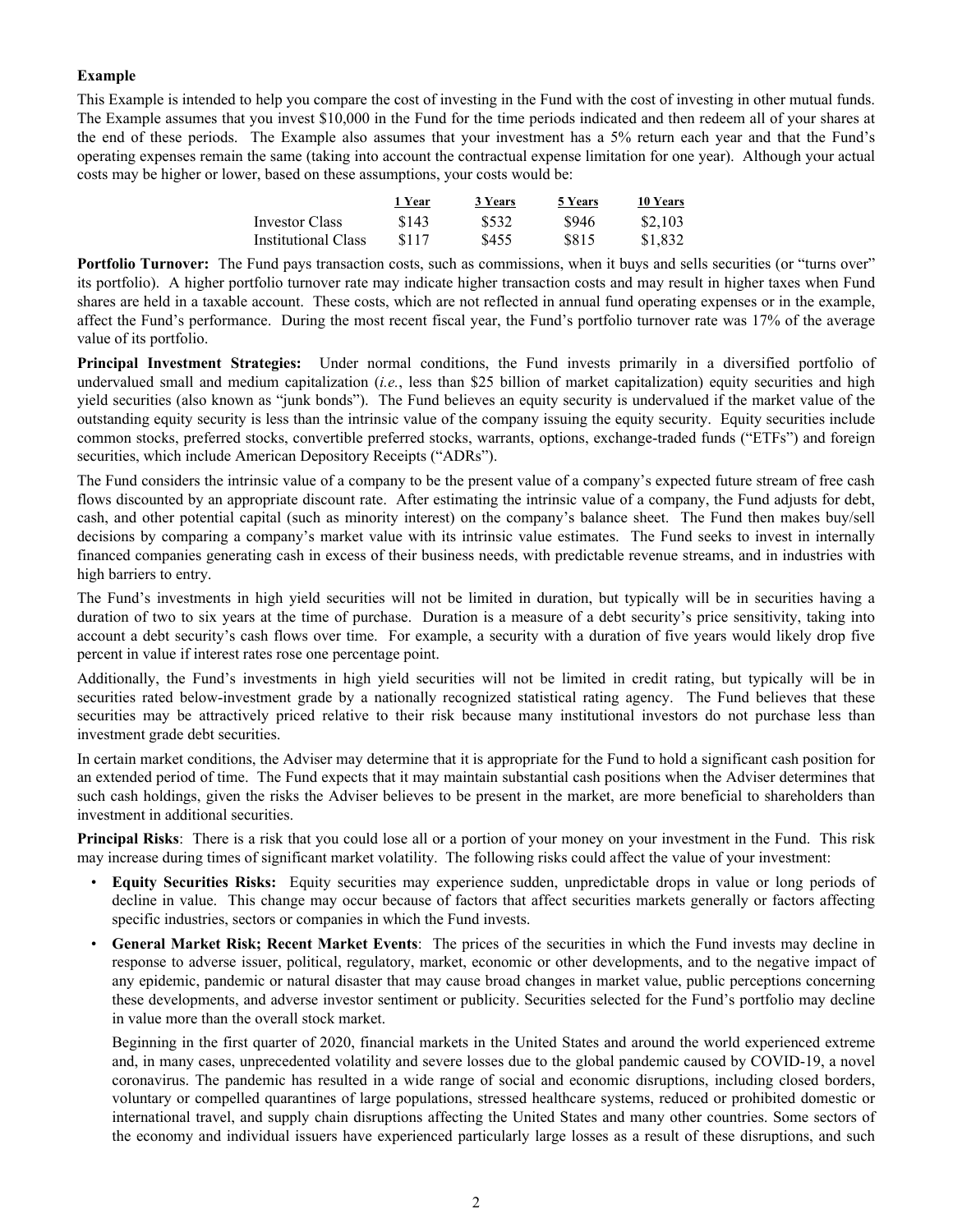disruptions may continue for an extended period of time or reoccur in the future to a similar or greater extent. In response, the U.S. government and the Federal Reserve have taken extraordinary actions to support the domestic economy and financial markets, resulting in very low interest rates and in some cases negative yields. It is unknown how long circumstances related to the pandemic will persist, whether they will reoccur in the future, whether efforts to support the economy and financial markets will be successful, and what additional implications may follow from the pandemic. The impact of these events and other epidemics or pandemics in the future could adversely affect Fund performance.

- **Small and Medium Capitalization Company Risk**: The Fund invests in small and medium capitalization companies that tend to be more volatile and less liquid than large capitalization companies, which can negatively affect the Fund's ability to purchase or sell these securities. Small and medium capitalization companies can be subject to more abrupt or erratic share price changes than larger, more established companies.
- **Value Investing Risk**: The risk associated with the Fund's investment in companies it considers undervalued relative to their peers or the general stock market where these securities may decline or may not reach what the investment adviser believes are their full value.
- **Foreign Securities Risk**: Stocks of non-U.S. companies (whether directly or in ADRs) as an asset class may underperform stocks of U.S. companies, and such stocks may be less liquid and more volatile than stocks of U.S. companies. The costs associated with securities transactions are often higher in foreign countries than the U.S. The U.S. dollar value of foreign securities traded in foreign currencies (and any dividends and interest earned) held by the Fund may be affected unfavorably by changes in foreign currency exchange rates. An increase in the U.S. dollar relative to these other currencies will adversely affect the Fund, if the positions are not fully hedged. Additionally, investments in foreign securities, whether or not publicly traded in the U.S., may involve risks which are in addition to those inherent in domestic investments. Foreign companies may be subject to significantly higher levels of taxation than U.S. companies, including potentially confiscatory levels of taxation, thereby reducing the earnings potential of such foreign companies. Substantial withholding taxes may apply to distributions from foreign companies. Foreign companies may not be subject to the same regulatory requirements of U.S. companies and, as a consequence, there may be less publicly available information about such companies. Also, foreign companies may not be subject to uniform accounting, auditing and financial reporting standards and requirements comparable to those applicable to U.S. companies. Policy and legislative changes in foreign countries and other events affecting global markets, such as the institution of tariffs by the U.S. or the United Kingdom's withdrawal from the European Union (or Brexit), may contribute to decreased liquidity and increased volatility in the financial markets. Foreign governments and foreign economies often are less stable than the U.S. Government and the U.S. economy.
- **Interest Rate Risk**: The risk associated with a trend of increasing interest rates which results in drop in value of the bonds and other debt securities. Interest rates currently are at, or near, historic lows, and may increase, with potentially sudden and unpredictable effects on the markets and the Fund's investments.
- **Debt/Fixed Income Securities Risk:** An increase in interest rates typically causes a fall in the value of the debt securities in which the Fund may invest. The value of your investment in the Fund may change in response to changes in the credit ratings of the Fund's portfolio of debt securities. Interest rates in the United States are at, or near, historic lows, which may increase the Fund's exposure to risks associated with rising interest rates. Moreover, rising interest rates or lack of market participants may lead to decreased liquidity in the bond and loan markets, making it more difficult for the Fund to sell its holdings at a time when the Adviser might wish to sell. Lower rated securities ("junk bonds") are generally subject to greater risk of loss of your money than higher rated securities. Issuers may (increase) decrease prepayments of principal when interest rates (fall) increase, affecting the maturity of the debt security and causing the value of the security to decline. Many debt securities utilize LIBOR as the reference or benchmark rate for variable interest rate calculations. However, the use of LIBOR has come under pressure following manipulation allegations. Further, the UK Financial Conduct Authority ("FCA"), which regulates LIBOR, no longer persuades nor requires banks to submit rates for the calculation of LIBOR and certain other reference rates. Although many LIBOR rates will be phased out as of the end of 2021, as originally intended, a selection of widely used U.S. dollar-based LIBOR rates will continue to be published until June 2023 in order to assist with the transition away from LIBOR. The impact of the discontinuation of LIBOR and the transition to an alternative rate on the Fund's portfolio remains uncertain. There can be no guarantee that financial instruments that transition to an alternative reference rate will retain the same value or liquidity as they would otherwise have had. This announcement and any additional regulatory or market changes that occur as a result of the transition away from LIBOR and the adoption of alternative reference rates may have an adverse impact on the value of the Fund's investments, performance or financial condition, and might lead to increased volatility and illiquidity in markets that currently rely on LIBOR to determine interest rates.
- **Credit Risk**: The risk of investing in bonds and debt securities whose issuers may not be able to make interest and principal payments. In turn, issuers' inability to make payments may lower the credit quality of the security and lead to greater volatility in the price of the security.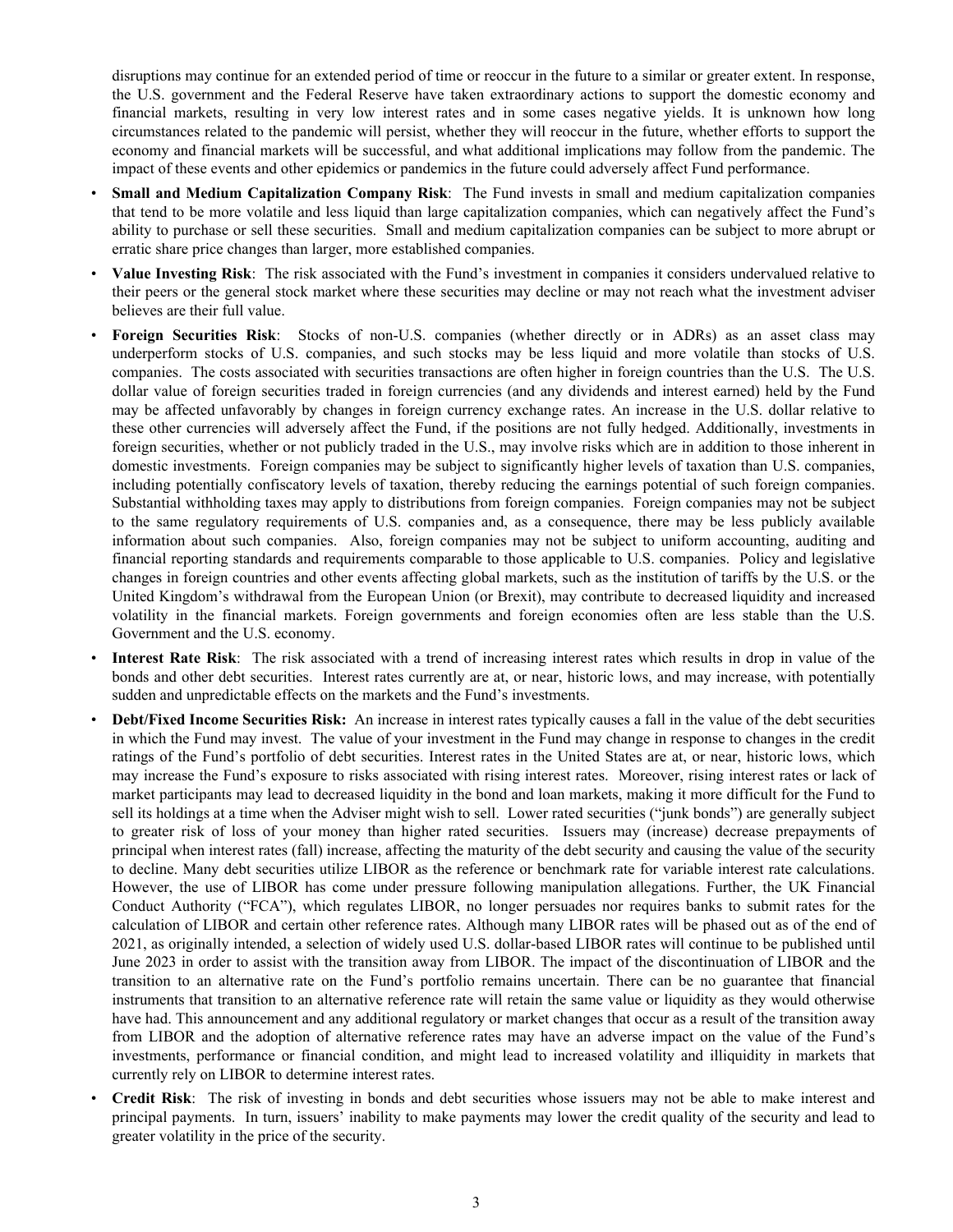- **High Yield Risk:** The risk of loss on investments in high yield securities or "junk bonds." These securities are rated below investment grade, are usually less liquid, have greater credit risk than investment grade debt securities, and their market values tend to be volatile. They are more likely to default than investment grade securities when adverse economic and business conditions are present.
- **Liquidity Risk:** The risk, due to certain investments trading in lower volumes or to market and economic conditions, that the Fund may be unable to find a buyer for its investments when it seeks to sell them or to receive the price it expects based on the Fund's valuation of the investments. Events that may lead to increased redemptions, such as market disruptions, may also negatively impact the liquidity of the Fund's investments when it needs to dispose of them. If the Fund is forced to sell its investments at an unfavorable time and/or under adverse conditions in order to meet redemption requests, such sales could negatively affect the Fund. Liquidity issues may also make it difficult to value the Fund's investments.
- **Cash Position Risk:** The ability of the Fund to meet its objective may be limited to the extent it holds assets in cash (or cash equivalents) or is otherwise uninvested.
- **Exchange-Traded Fund Risk:** The risk of owning an ETF generally reflects the risks of owning the underlying securities they are designed to track, although lack of liquidity in an ETF could result in it being more volatile than the underlying portfolio of securities. Disruptions in the markets for the securities underlying ETFs purchased or sold by the Fund could result in losses on the Fund's investment in ETFs. ETFs also have management fees that increase their costs versus the costs of owning the underlying securities directly.
- **Tax Law Change Risk**: Tax law is subject to change, possibly with retroactive effect, or to different interpretations. In particular, Congress is considering substantial changes to U.S. federal income tax laws, and some with retroactive effect, that could result in substantial adverse U.S. federal income tax consequences to the Fund and its shareholders. Any future changes are highly uncertain, and the impact on the Fund or its shareholders cannot be predicted. Prospective shareholders should consult their own tax advisors regarding the impact to them of possible changes in tax laws.

**Performance:** The following bar chart and table provide some indication of the risks of investing in the Fund. The bar chart shows changes in the Fund's performance from year to year for Investor Class shares (the Class with the longest period of annual returns). The table shows how the Fund's average annual returns over 1, 5, and 10 years compare with those of a broad measure of market performance, as well as additional indices that reflect the market sectors in which the Fund invests. For additional information on the indices, please see "Index Descriptions" in this Prospectus. The performance for the Institutional Class shares would differ only to the extent that the Institutional Class shares have different expenses than the Investor Class shares. The Fund's past performance (before and after taxes) is not necessarily an indication of how the Fund will perform in the future. Updated performance information is available on the Fund's website at www.intrepidcapitalfunds.com.

## **Intrepid Capital Fund – Investor Class Calendar Year Total Returns as of 12/31**



During the period shown on the bar chart, the Fund's best and worst quarters are shown below:

| <b>Best Ouarter</b> | December 31, 2020 | 14.35%     |
|---------------------|-------------------|------------|
| Worst Ouarter       | March 31, 2020    | $-20.04\%$ |